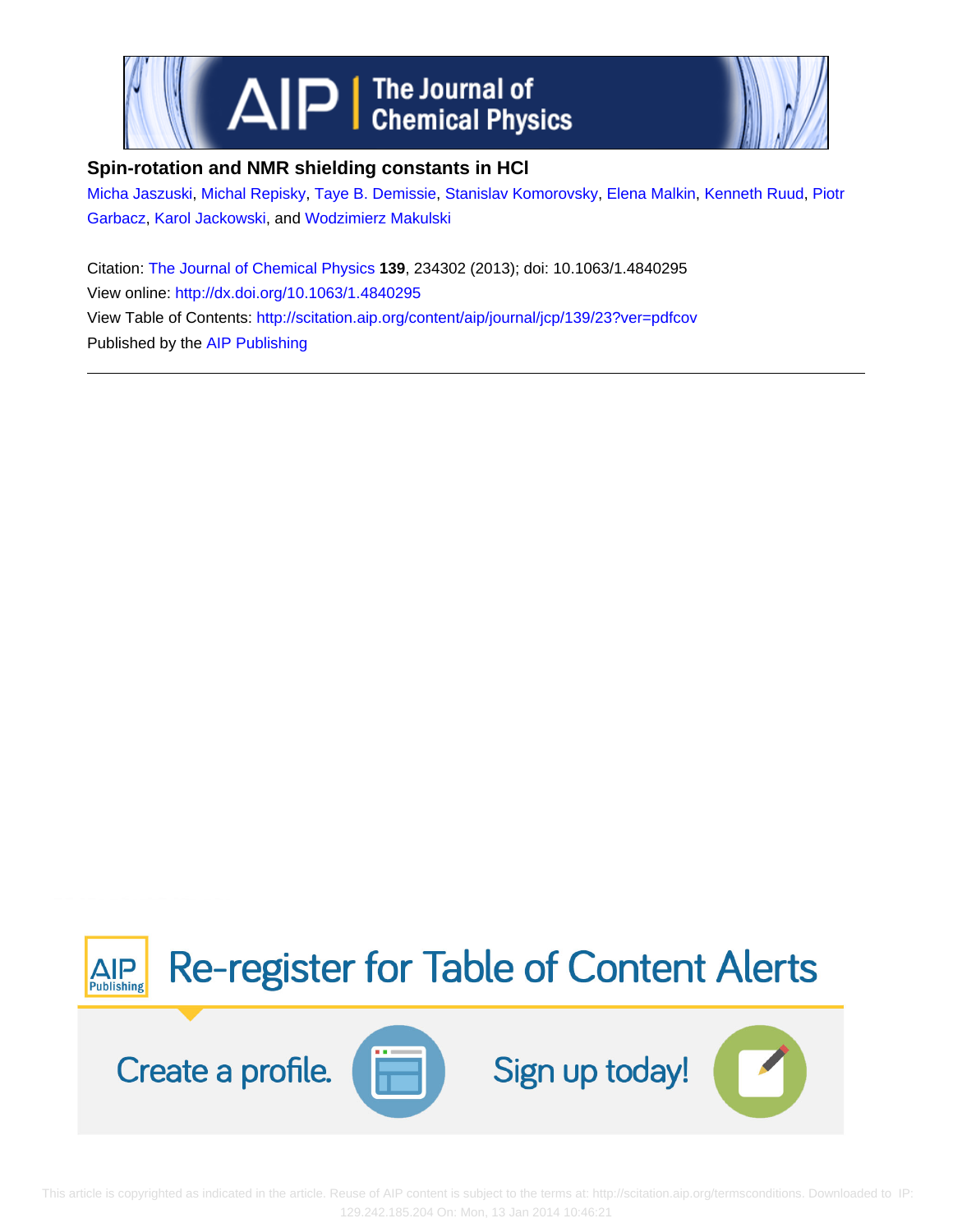

# **[Spin-rotation and NMR shielding constants in HCl](http://dx.doi.org/10.1063/1.4840295)**

Michał Jaszuński,  $1, a$ ) Michal Repisky, <sup>2</sup> Taye B. Demissie,  $2, b$ ) Stanislav Komorovsky, <sup>2</sup> Elena Malkin,<sup>2</sup> Kenneth Ruud,<sup>2</sup> Piotr Garbacz,<sup>3</sup> Karol Jackowski,<sup>3</sup>

and Włodzimierz Makulski<sup>3</sup>

<sup>1</sup>*Institute of Organic Chemistry, Polish Academy of Sciences, 01-224 Warszawa, Kasprzaka 44, Poland* <sup>2</sup>*Centre for Theoretical and Computational Chemistry, University of Tromsø—The Arctic University of Norway, N-9037 Tromsø, Norway*

<sup>3</sup>*Laboratory of NMR Spectroscopy, Department of Chemistry, University of Warsaw, Pasteura 1, 02-093 Warsaw, Poland*

(Received 9 August 2013; accepted 21 November 2013; published online 16 December 2013)

The spin-rotation and nuclear magnetic shielding constants are analysed for both nuclei in the HCl molecule. Nonrelativistic *ab initio* calculations at the CCSD(T) level of approximation show that it is essential to include relativistic effects to obtain spin-rotation constants consistent with accurate experimental data. Our best estimates for the spin-rotation constants of <sup>1</sup>H<sup>35</sup>Cl are  $C_{\text{Cl}} = -53.914 \text{ kHz}$ and  $C_H = 42.672 \text{ kHz}$  (for the lowest rovibrational level). For the chlorine shielding constant, the *ab initio* value computed including the relativistic corrections,  $\sigma$ (Cl) = 976.202 ppm, provides a new absolute shielding scale; for hydrogen we find  $\sigma(H) = 31.403$  ppm (both at 300 K). Combining the theoretical results with our new gas-phase NMR experimental data allows us to improve the accuracy of the magnetic dipole moments of both chlorine isotopes. For the hydrogen shielding constant, including relativistic effects yields better agreement between experimental and computed values. *© 2013 AIP Publishing LLC*. [\[http://dx.doi.org/10.1063/1.4840295\]](http://dx.doi.org/10.1063/1.4840295)

## **I. INTRODUCTION**

The interaction of nuclear magnetic dipole moments with a magnetic field supplies valuable information about molecular structure. These interactions are the reason for the existence of the Nuclear Magnetic Resonance (NMR) spectra. In a molecule, the direct Zeeman interactions of the applied external magnetic field with the nuclear dipole moments are modified by the electron density. The shielding of each nucleus depends on the molecular electronic structure, and the differences in the local magnetic field are reflected in the chemical shifts observed in NMR spectroscopy. The rotational spectrum is also affected by the nuclear magnetic moments; when they interact with an effective magnetic field arising from the molecular rotation, there is an additional splitting of the bands in the spectrum.

In *ab initio* studies of molecular properties, these effects are described using perturbation theory.<sup>1, [2](#page-6-1)</sup> The relevant spectroscopic parameters correspond to second-order molecular properties, which in the perturbation expansion of the molecular energy describe the terms bilinear in the nuclear magnetic moment and either the magnetic field strength or the rotational magnetic moment of the molecule. The computed parameters — NMR shielding constants and spin-rotation constants can be used to predict and interpret the NMR and rotational spectra, respectively.

The comparison of computed spin-rotation constants with experiment is straightforward. In contrast, the shielding constant describes, by definition, the shielding of a bare nucleus by all the electrons in a molecule, whereas the usually measured chemical shift describes the difference between the shielding of a nucleus in the molecule of interest and in a reference molecule. Thus, although calculated and experimental chemical shifts can be compared, to obtain absolute shielding constants from experiment requires a different approach.

The computed shielding constant consists of two contributions, the so-called diamagnetic and paramagnetic terms. The former corresponds to an expectation value, and once a relatively accurate unperturbed wavefunction is available, it is usually easy to determine. However, the calculation of the paramagnetic contribution requires the solution of linear response equations, and therefore this term is much more complicated to calculate accurately. It was shown by Ramsey<sup>3</sup> (for linear molecules) and by Flygare<sup>[4,](#page-6-3)[5](#page-6-4)</sup> that the paramagnetic contribution to the NMR shielding constant in the nonrelativistic framework (computed with the gauge origin at the position of that nucleus) is proportional to the electronic part of the spin-rotation constant. Therefore, an approach that has been successfully applied to determine absolute shielding constants (see, e.g., Ref. [6\)](#page-6-5) is to add the calculated diamagnetic term to the paramagnetic term extracted from the experimentally measured spin-rotation constant.

However, the proportionality relation proposed by Ramsey<sup>3</sup> and Flygare<sup>[4,](#page-6-3)[5](#page-6-4)</sup> is valid only in nonrelativistic perturbation theory, where both the paramagnetic contribution to the NMR shielding constant  $(\sigma^p)$  and the electronic part of the spin-rotation constant  $(\mathbb{C}^{el})$  are represented by the angular momentum operator *L*-. In four-component relativistic theory,  $\sigma$ <sup>*p*</sup> is represented by the relativistic electronic magnetic

<span id="page-1-0"></span>a)E-mail: [michal.jaszunski@icho.edu.pl.](mailto: michal.jaszunski@icho.edu.pl)

<span id="page-1-1"></span>b)Permanent address: Institute of Physical Chemistry, Polish Academy of Sciences, Kasprzaka 44/52 Warsaw, Poland.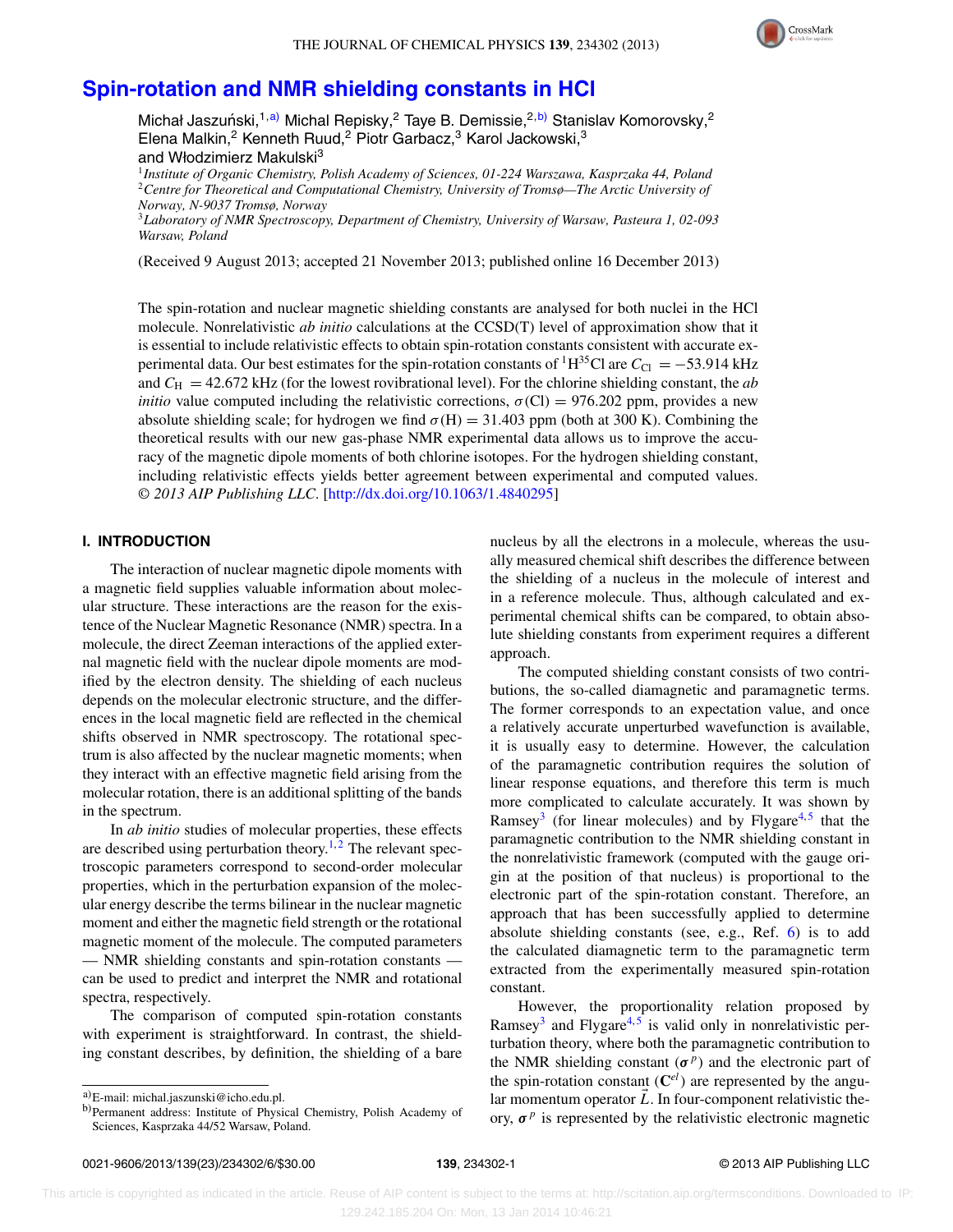moment operator  $\vec{\mu}_e$ 

$$
\vec{\mu}_e = -\frac{1}{2} \left[ \vec{r} \times \begin{pmatrix} 0 & \vec{\sigma} \\ \vec{\sigma} & 0 \end{pmatrix} \right],\tag{1}
$$

where  $\vec{\sigma}$  is the vector composed of Pauli spin matrices, whereas  $\mathbf{C}^{el}$  is represented by the electronic total angular mo-mentum operator<sup>[7](#page-6-6)</sup>

$$
\vec{\mathbf{J}}_e = \vec{L} \, \mathbf{1}_{4 \times 4} + \frac{1}{2} \begin{pmatrix} \vec{\sigma} & \mathbf{0} \\ \mathbf{0} & \vec{\sigma} \end{pmatrix} . \tag{2}
$$

Further theoretical details can be found in Refs[.7–](#page-6-6)[9.](#page-6-7) Note that  $\vec{\mu}_e$  is an off-diagonal operator and therefore couples the large and the small components of the four-component wavefunction, whereas  $J_e$  is a purely diagonal operator. This different coupling leads to a change in the physical mechanism of the interactions and gives rise to relativistic corrections that are different for NMR shielding constants and spin-rotation constants. Although the different mechanisms were already discussed by Saue and co-workers,  $10, 11$  $10, 11$  its quantitative estimate was not known until very recently.<sup>12, [13](#page-6-11)</sup> Surprisingly, the difference has a sizable effect on experimentally determined absolute shielding scales, obtained indirectly through measurements of nuclear spin-rotation constants, showing that the use of Flygare's relation may be inadequate and lead to an incorrect absolute shielding scale. For instance, Malkin *et al.*[12](#page-6-10) predicted a correction of about 1000 ppm to <sup>119</sup>Sn shielding constants of <sup>119</sup>SnX<sub>4</sub> (X = H, Cl, CH<sub>3</sub>). Similarly, Aucar *et al.*<sup>[13](#page-6-11)</sup> demonstrated this breakdown in the HBr and HI molecules. In this work we examine the role of different effects in the determination of spectroscopic parameters for the HCl molecule, focusing on the breakdown of Flygare's relation in the relativistic domain.

#### **II. AB INITIO CALCULATIONS**

### **A. Nonrelativistic approach**

All the nonrelativistic calculations were performed using the coupled-cluster analytic linear response methods de-veloped by Gauss and Stanton<sup>[14,](#page-6-12) [15](#page-6-13)</sup> and implemented in the CFOUR program.[16](#page-6-14) All the properties were computed at the CCSD(T) (coupled-cluster singles-and-doubles with a noniterative perturbative triples correction) level of approximation, for the equilibrium geometry we have in addition estimated the results at the CCSDT level.

We have used a sequence of uncontracted aug-ccpCVXZ basis sets and applied gauge-including atomic orbitals (GIAOs<sup>[17,](#page-6-15) 18</sup>). The largest basis set in this sequence, the uncontracted aug-cc-pCV5Z basis set, $^{19}$  includes 21s13p9d7f5g3h functions for the Cl atom and 9s5p4d3f2g for the H atom, leading to a total of 315 GTO's. In addition, at the equilibrium geometry  $r_e = 1.2738767$  Å (optimised at the CCSD(T) level with the uncontracted aug-cc-pCV5Z basis set) we have also estimated the results by applying basis set extrapolations. We have applied two-point extrapolations, separately for the Hartree–Fock (HF) and for the correlation contribution to the shielding constants, in each case following Ref. [20.](#page-6-18) Finally, we have also used for comparison the aug $pcS-4<sup>21</sup>$  basis set. As shown in Table [I,](#page-2-0) the uncontracted aug-

<span id="page-2-0"></span>TABLE I. Correlation and basis set dependence of the equilibrium geometry values;  $C_{\text{Cl}}$  and  $C_{\text{H}}$  in kHz,  $\sigma$ (Cl) and  $\sigma$ (H) in ppm.

|                                       | $C_{\text{Cl}}$ | $C_{\rm H}$ | $\sigma$ (Cl) | $\sigma(H)$ |  |  |  |
|---------------------------------------|-----------------|-------------|---------------|-------------|--|--|--|
| aug-cc-p $CV5Za$ results              |                 |             |               |             |  |  |  |
| ΗF                                    | $-54.653$       | 39.789      | 951.199       | 30.464      |  |  |  |
| CCSD                                  | $-51.891$       | 40.164      | 961.265       | 30.689      |  |  |  |
| CCSD(T)                               | $-51.464$       | 40.341      | 962.744       | 30.730      |  |  |  |
| CCSDT - CCSD(T), aug-cc-pCVTZ results |                 |             |               |             |  |  |  |
| full triples <sup>a</sup>             | $-0.234$        | 0.038       | $-0.824$      | 0.018       |  |  |  |
| full triples <sup>b</sup>             | $-0.234$        | 0.038       | $-0.820$      | 0.018       |  |  |  |
| $CCSD(T)$ results                     |                 |             |               |             |  |  |  |
| aug-cc-pCVTZ <sup>a</sup>             | $-51.316$       | 41.289      | 963.056       | 31.057      |  |  |  |
| aug-cc-pCVQZ <sup>a</sup>             | $-51.456$       | 40.595      | 962.710       | 30.816      |  |  |  |
| aug-cc-p $CV5Z^a$                     | $-51.464$       | 40.341      | 962.744       | 30.730      |  |  |  |
| extrapolated results <sup>c</sup>     |                 |             |               |             |  |  |  |
| TZ-OZ                                 | $-51.321$       | 40.220      | 963.281       | 30.671      |  |  |  |
| $OZ-5Z$                               | $-51.437$       | 40.175      | 962.903       | 30.669      |  |  |  |
| $CCSD(T)$ , aug-pcS-4                 | $-51.570$       | 40.322      | 962.254       | 30.731      |  |  |  |

<span id="page-2-1"></span>aUncontracted aug-cc-pCVXZ basis set.

bContracted aug-cc-pCVTZ basis set.

<span id="page-2-3"></span><span id="page-2-2"></span>cTZ-QZ and QZ-5Z: extrapolation according to Ref. [20,](#page-6-18) see the text.

cc-pCV5Z, extrapolated and aug-pcS-4 results do not differ significantly. Our nonrelativistic, equilibrium geometry values of  $\sigma$ (Cl) are also in good agreement with another recent CCSD(T) result extrapolated to the complete basis limit, 959.7 ppm.<sup>[22](#page-6-20)</sup>

Additionally, we have estimated, using the uncontracted aug-cc-pCVTZ basis set, the CCSDT-CCSD(T) difference, and we will in our discussion refer to this as the "full triples" correction. For all properties, the values of this correction obtained with a smaller, contracted aug-ccpCVTZ basis set, are practically identical to the values we report.

The rovibrational effects have been evaluated at the CCSD(T) level with the uncontracted aug-cc-pCV5Z basis set. To compare the theoretical and experimental data we need the values for the lowest rovibrational level for the spinrotation constants, and the values at 300 K for the shielding constants. The corresponding results, that is, the zeropoint vibrational (ZPV) correction and the temperature effect, are given in Table [II.](#page-3-0) The calculated total effect for  $\sigma$ <sup>(35</sup>Cl) is slightly larger than an earlier estimate,  $-15.9$  ppm.<sup>[23](#page-6-21)</sup> We have determined also the rovibrational corrections for  ${}^{1}H^{37}Cl$ . However, since the computed differences between the shielding constants of <sup>35</sup>Cl and <sup>37</sup>Cl ( $\approx$ 0.1 ppm at 300 K) are far smaller than the residual errors in the calculations, we do not analyse these differences.

## **B. Relativistic effects**

The relativistic expressions defining the spin-rotation constants were not known until very recently. In 2012 Aucar *et al.*<sup>[7](#page-6-6)</sup> proposed a theory where the nuclei are considered as nonrelativisic particles while the electrons are treated relativistically. More recently, Xiao and Liu $<sup>9</sup>$  $<sup>9</sup>$  $<sup>9</sup>$  (see also ref-</sup> erences therein) developed a theory where the nuclei are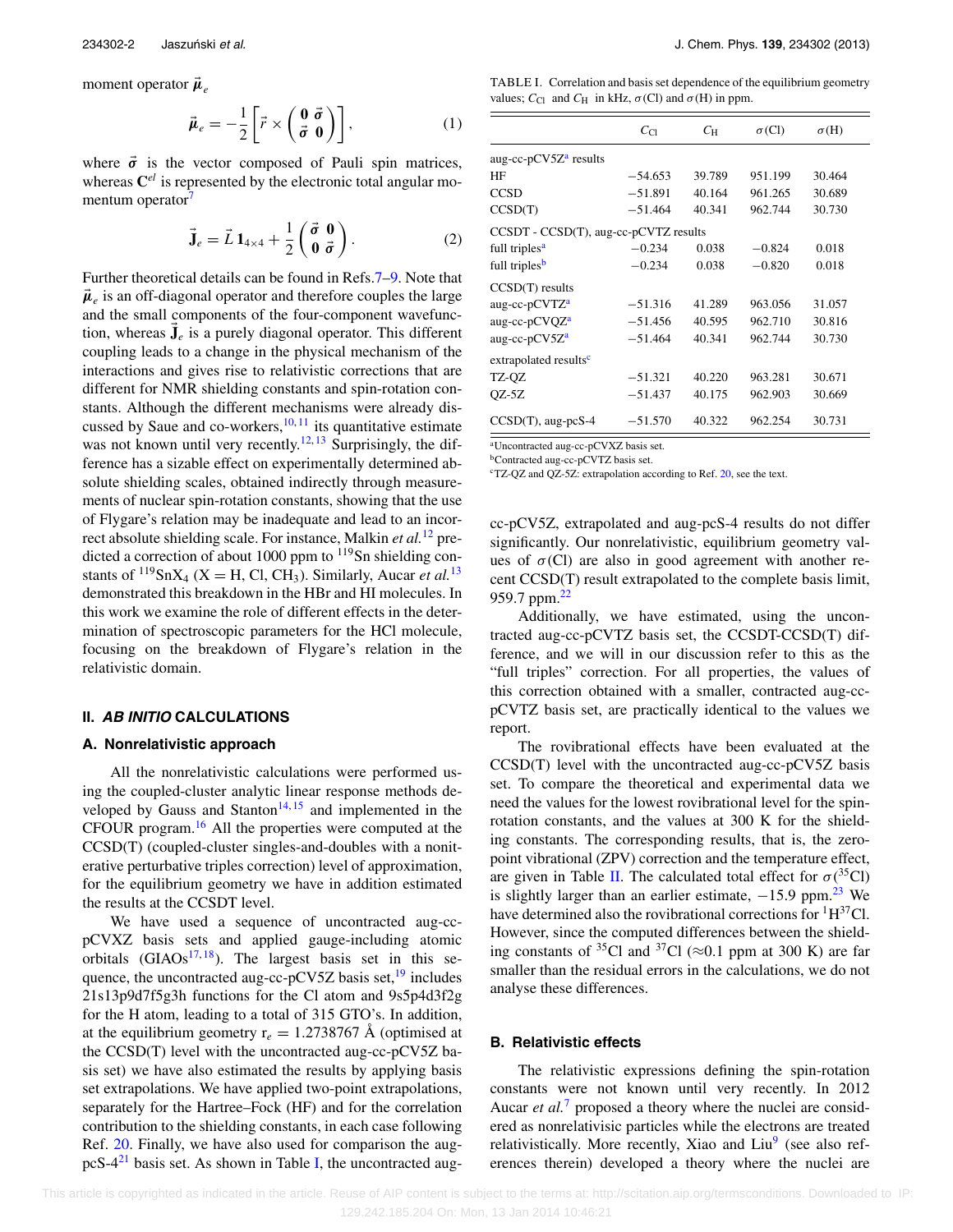<span id="page-3-0"></span>TABLE II. A comparison of  $ab$  *initio* and experimental results;  $C_{Cl}$  and *C*H in kHz,  $\sigma$ (Cl) and  $\sigma$ (H) in ppm.

|                                    | $C_{\text{Cl}}$ | $C_{\rm H}$  | $\sigma$ (Cl) | $\sigma(H)$ |  |  |  |
|------------------------------------|-----------------|--------------|---------------|-------------|--|--|--|
| Equilibrium geometry values        |                 |              |               |             |  |  |  |
| $CCSD(T)$ ,                        |                 |              |               |             |  |  |  |
| aug-cc-p $CV5Z^a$                  | $-51.464$       | 40.341       | 962.744       | 30.730      |  |  |  |
| Full triples <sup>b</sup>          | $-0.234$        | 0.038        | $-0.824$      | 0.018       |  |  |  |
| Relativistic <sup>c</sup>          | $-0.026$        | 2.548        | 31.819        | 0.841       |  |  |  |
| Rovibrational effects <sup>d</sup> |                 |              |               |             |  |  |  |
| <b>ZPV</b>                         | $-2.223$        | $-0.425$     | $-17.087$     | $-0.263$    |  |  |  |
| 300 K                              |                 | $\cdots$     | $-0.591$      | $-0.023$    |  |  |  |
| Totale                             | $v = 0$         |              | 300 K         |             |  |  |  |
|                                    | $-53.914$       | 42.672       | 976.202       | 31.403      |  |  |  |
| $Expt.$ <sup>1</sup>               | 54.00(15)       | $-42.32(70)$ | $(-)^g$       | 31.124(7)   |  |  |  |

aUncontracted aug-cc-pCV5Z basis set.

<span id="page-3-1"></span><sup>b</sup>Full triples correction: CCSDT-CCSD(T), see the text and Table [I.](#page-2-0)

<span id="page-3-2"></span><sup>c</sup>Relativistic correction: PBE, uncontracted pc-3 basis set, see the text.

<span id="page-3-3"></span><sup>d</sup>Nonrelativistic results, <sup>35</sup>Cl and <sup>1</sup>H.

<span id="page-3-5"></span><span id="page-3-4"></span>eFor both properties, rovibrational corrections to the relativistic contribution are included: 0.033 kHz, 0.170 kHz, 0.141 ppm, and 0.101 ppm, respectively.

<span id="page-3-6"></span>f Spin-rotation constants: Ref. [53](#page-6-22) (different sign convention used); *σ*(H): Ref. [48](#page-6-23) (31.132 ppm in this work).

<span id="page-3-7"></span><sup>g</sup>We assume that for  $σ(Cl)$  our *ab initio* value sets the absolute shielding scale.

described quasi-relativistically and the electrons relativistically; the same authors next described the theory for the special case of linear molecules. $24$  Our implementation follows the work of Aucar *et al.*[7](#page-6-6) and its details will be published in Ref. [8.](#page-6-25)

To estimate the relativistic effects on the NMR shielding constants and spin-rotation constants, we have used the fourcomponent relativistic density functional theory (DFT) program package ReSpect, $25$  in particular modules for the cal-culation of NMR shielding constants<sup>26, [27](#page-6-28)</sup> and nuclear spin-rotation constants.<sup>8</sup> The relativistic effects (see Table [II\)](#page-3-0) were estimated as the differences between four-component val-ues obtained at the DFT level with the PBE functional<sup>[28](#page-6-29)</sup> and the corresponding nonrelativistic values. We have verified that the relativistic corrections computed with the PBE and BP8 $6^{29,30}$  $6^{29,30}$  $6^{29,30}$  functionals are very similar for both nuclei and both properties. For numerical integration, an adaptive grid with 19784 grid points was used. At both levels, relativistic and nonrelativistic, we used the uncontracted pc-3  $([17s13p4d2f1g]$  Cl and  $[9s4p2d1f]$  H) basis set.<sup>[31,](#page-6-32)[32](#page-6-33)</sup> Similar results have been obtained with a smaller uncontracted pc-2 basis set. The calculations of NMR shielding constants were performed using GIAOs, while in the calculations of nuclear spin-rotation constants the gauge origin was placed at the center of nuclear mass. The following nuclear magnetic moments were used: 2.79284734  $\mu$ <sub>N</sub> for <sup>1</sup>H and 0.8218743  $\mu$ <sub>N</sub> for  ${}^{35}$ Cl.<sup>33</sup>

The relativistic DFT corrections to the spin-rotation constants calculated in the present work  $(2.548 \text{ kHz for }^{1}H \text{ and }$  $-0.026$  kHz for <sup>35</sup>Cl) are in good agreement with earlier estimates obtained at the Hartree–Fock level of theory, 2.12 kHz for <sup>1</sup>H and  $-0.04$  kHz for <sup>35</sup>Cl.<sup>13</sup>

The relativistic theory for the calculation of NMR shielding tensors has been known much longer and numerous calculations of the relativistic effects on the shielding constants have been published (for recent and comprehensive reviews see, e.g., Refs[.34–](#page-6-35)[36;](#page-6-36) in particular more than 25 results obtained for the HCl molecule are discussed in Ref[.34\)](#page-6-35). Our results are in good agreement with those obtained by Manninen *et al.*[37](#page-6-37) at the Hartree–Fock level of theory; the relativistic corrections estimated using Breit–Pauli perturbation theory were 30.27 ppm for chlorine and 1.144 ppm for the hydrogen shielding constants, respectively. The total  $\sigma$ (Cl) derived by adding the relativistic correction to the HF result, 983.0 ppm, is also in close agreement with a recent DKH2- HF value, 984.1 ppm.<sup>[38](#page-6-38)</sup> Our best estimate for the total equilibrium geometry value of the chlorine shielding constant, 993.739 ppm, is in good agreement with the result derived applying the experimental spin-rotation constant and the relativistic mapping between the properties as discussed above, 995.61 ppm. $39$ 

### <span id="page-3-8"></span>**III. GAS PHASE NMR EXPERIMENT**

All the experimental results reported in this paper were obtained in the gas phase. NMR samples were prepared according to our standard procedure described in Ref. [40.](#page-6-40) We used pure hydrogen chloride  $(\geq)9\%$  HCl, Aldrich-Sigma) with the natural abundance of chlorine isotopes and helium-3 ( $\geq$ 99.95% <sup>3</sup>He, Isotec) without further purification. Gas samples in cylindrical 4 mm o.d. ampoules contained HCl (pressure range  $\approx$ 10-40 bars) with a small quantity of helium-3 ( $\approx$ 65 mbar). Liquid benzene-d<sub>6</sub> (99.96% C<sub>6</sub>D<sub>6</sub>, Aldrich-Sigma) was applied for the external deuterium lock. The  ${}^{1}$ H,  ${}^{35}$ Cl, and  ${}^{37}$ Cl frequencies were observed using the BB-10 probe on a Varian INOVA-500 NMR spectrometer with the following parameters: pulse  $\pi/2$  ( $\approx 30 \mu s$ ), acquisition time 2s ( ${}^{1}$ H) or 25 ms ( ${}^{35}$ Cl and  ${}^{37}$ Cl), scan numbers approximately 100 for  ${}^{1}$ H and 10 000 for  ${}^{35}$ Cl or  $37$ Cl. The  $3$ He NMR experiments were performed as de-scribed earlier.<sup>[41](#page-6-41)</sup> The external magnetic field was stable,  $B_0 = 11.758$  T.

The results of our experimental study, performed in a constant magnetic field, are summarized by the plots in Fig. [1.](#page-4-0) As shown, the decrease of the  ${}^{3}$ He resonance frequency with HCl density is significant, and it comes almost exclusively from the bulk susceptibility correction  $(BSC)^{42}$  In contrast, the density dependence of the  ${}^{35}$ Cl and  ${}^{37}$ Cl frequencies are in the opposite direction showing the significant effects due to intermolecular interactions. This means that the intermolecular effects in  ${}^{35}$ Cl and  ${}^{37}$ Cl NMR are much stronger than the BSC parameter itself; the latter factor is exactly the same for all the studied nuclei in the same sample. Finally, the <sup>1</sup>H frequency dependence on the density is almost negligible, indicating that in this case the effects of the intermolecular interactions are roughly balanced by BSC. The latter result is slightly different from the first observation of HCl in the gas phase, done by Raynes *et al.* in  $1962<sup>43</sup>$  where a stronger intermolecular effect in the proton shielding than BSC in our experiment was found (in a constant external magnetic field the resonance frequencies are directly proportional to the nuclear magnetic shielding, justifying these comments on intermolecular effects in proton shielding). Fig. [1](#page-4-0) also presents the primary  ${}^{35}$ Cl/ ${}^{37}$ Cl isotope effect in the resonance frequency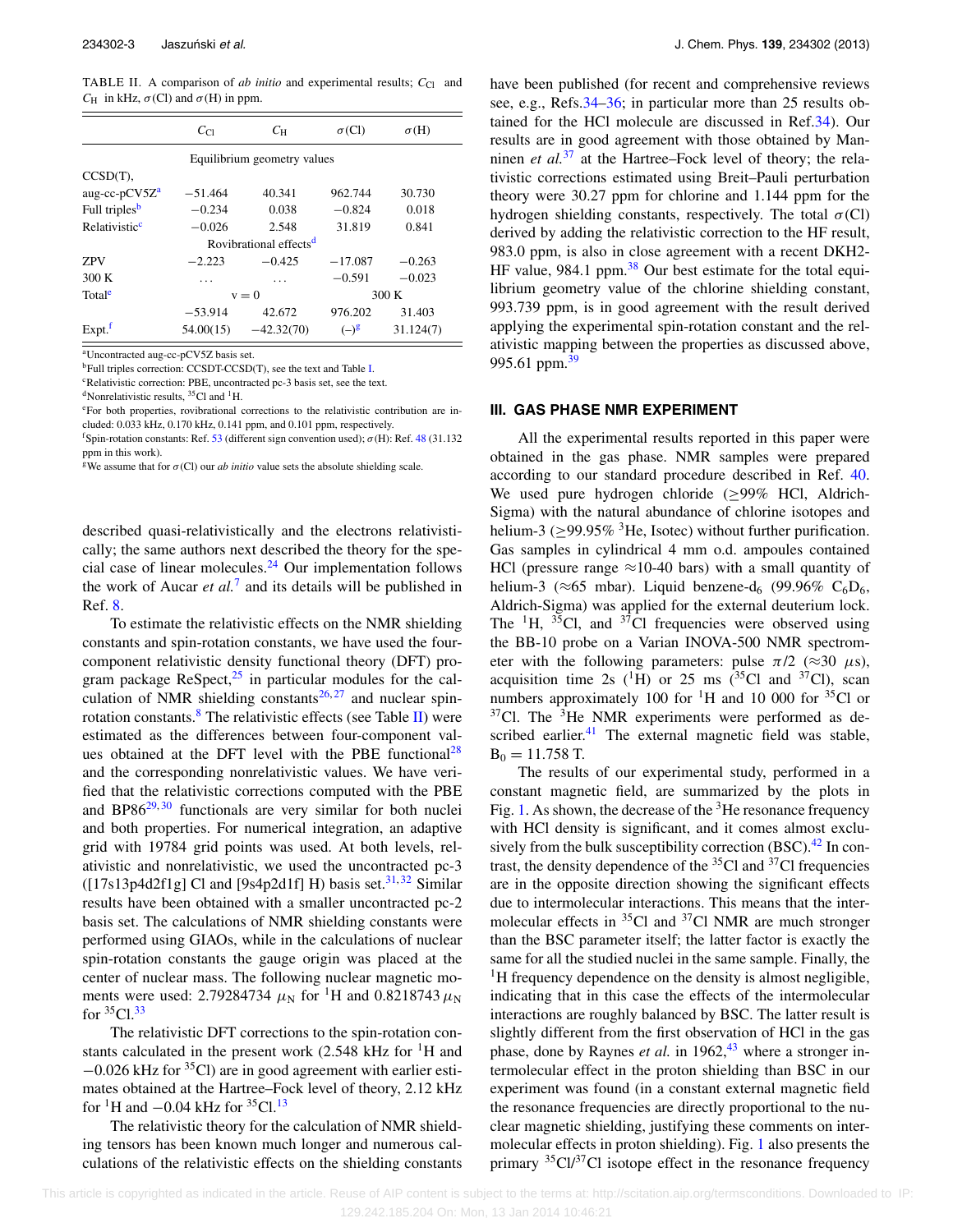<span id="page-4-0"></span>

FIG. 1. Density dependence of <sup>1</sup>H, <sup>3</sup>He, <sup>35</sup>Cl, and <sup>37</sup>Cl resonance frequencies measured for gaseous HCl samples containing a small amount of helium-3 (see Sec. [III](#page-3-8) for details).

for an isolated HCl molecule. The observations of pure isotope effects are possible only for gaseous compounds and deliver important data for theoretical considerations, as has already been shown for the deuterium isotopomers of methyl fluoride.<sup>[44](#page-6-44)</sup>

For comparison with the *ab initio* values, computed for an isolated molecule, we need the experimental values at the zero-density limit. Linear extrapolation of the experimental data points to this limit gives:  $v(^{1}H) = 500.6069675(13)$ ,  $v(^{3}He) = 381.3575191(7)$ ,  $v(^{35}Cl) = 49.050368(20)$ , and  $v(^{37}Cl) = 40.829294(42)$  MHz. The error bars are larger for  $35^{\circ}$ Cl and  $37^{\circ}$ Cl than for <sup>1</sup>H and <sup>3</sup>He, reflecting the non-zero electric quadrupole moment of both chlorine isotopes; the case of  $37$ Cl is particularly difficult due to the low natural abundance of this isotope (24.47%). In the comparison of experimental and theoretical values we shall therefore focus on the results for  ${}^{1}H^{35}Cl$ .

#### **IV. NMR SHIELDING CONSTANTS**

The shielding constant of a nucleus  $X$ ,  $\sigma_X$ , can be determined from the experimental data as

<span id="page-4-1"></span>
$$
\sigma_X = 1 - \frac{\nu_X}{\nu_Y} \frac{\Delta \mu_Y^z}{\Delta \mu_X^z} (1 - \sigma_Y), \tag{3}
$$

where  $v_Z$ ,  $\mu_Z$ , and  $I_Z$  are the resonance frequencies, the nuclear magnetic moments and the spin numbers of both nuclei  $(Z = X, Y)$  and  $\Delta \mu_Z^z = \mu_Z \Delta I_Z^z / I_Z$  is the increment of the projection of the magnetic moment on the axis of the external field. This equation is easily derived considering the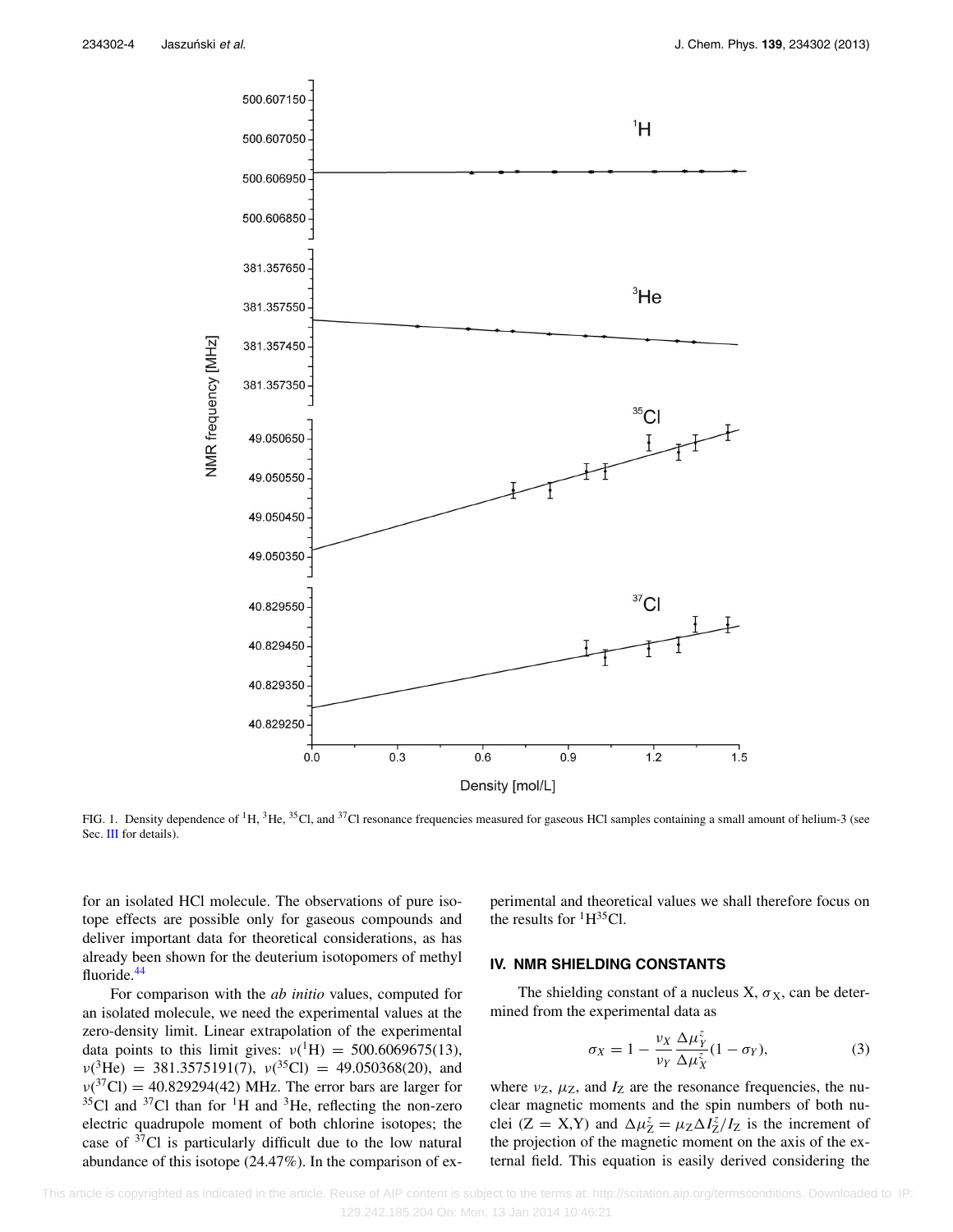resonance frequencies of two different nuclei, *ν*<sub>X</sub> and *ν*<sub>Y</sub>,

<span id="page-5-0"></span>
$$
h\nu_X = \Delta \mu_X^z (1 - \sigma_X) B_0,\tag{4}
$$

<span id="page-5-1"></span>
$$
h\nu_Y = \Delta \mu_Y^z (1 - \sigma_Y) B_0,\tag{5}
$$

and eliminating the external magnetic field induction  $B_0$ . We shall assume here that all the necessary projection, sign and spin-related coefficients can be easily taken care of and analyse the values of  $\mu$ <sub>Z</sub>. We stress that Eq. [\(3\)](#page-4-1) may be used only when the magnetic moments of both nuclei are known with satisfactory accuracy.<sup>[45](#page-6-45)</sup>

This procedure can certainly be applied to evaluate  $\sigma(^1H)$ in HCl, because very accurate magnetic moments of  ${}^{1}H$  and <sup>3</sup>He are known. We use  $\mu$ <sup>(1</sup>H) = 2.792847356(23)  $\mu$ <sub>N</sub> and  $\mu$ <sup>3</sup>He) = 2.127625306(25)  $\mu$ <sub>N</sub>, determined from  $\sigma$ <sup>3</sup>He)  $=$  59.96743(10) ppm<sup>46</sup> (see Refs. [41](#page-6-41) and [47,](#page-6-47)  $\mu$ <sub>N</sub> is the nuclear magneton). The result,  $\sigma(^1H) = 31.132$  ppm, is in very good agreement with another recent experimental value,  $31.124(7)$  ppm.  $48$ 

## **A. Nuclear magnetic dipole moments of 35Cl and 37Cl**

When NMR shielding constants are known with higher accuracy than one of the nuclear magnetic dipole moments, Eqs. [\(4\)](#page-5-0) and [\(5\)](#page-5-1) may be applied in a different manner. Namely, one can determine this unknown magnetic moment  $\mu_X$  as

<span id="page-5-2"></span>
$$
\Delta \mu_X^z = \frac{\nu_X}{\nu_Y} \frac{(1 - \sigma_Y)}{(1 - \sigma_X)} \Delta \mu_Y^z.
$$
 (6)

We consider this to be the case for the magnetic dipole moments of the  ${}^{35}$ Cl and  ${}^{37}$ Cl isotopes and use this equation to evaluate their accurate values. These moments have been recently estimated to be 0.821698(13) and 0.683977(11)  $\mu_{N}$ , respectively.<sup>[49](#page-6-48)</sup> Both values are somewhat smaller than the older IUPAC literature data, 0.8218743(4)  $\mu$ <sub>N</sub> for <sup>35</sup>Cl and 0.6841236(4)  $\mu$ <sub>N</sub> for <sup>37</sup>Cl.<sup>33</sup> However, to obtain this estimate, a nonrelativistic value of the shielding of Cl<sup>−</sup> ion in water, taken from Ref. [23,](#page-6-21) has been used. Not surprisingly, when our nonrelativistic values for the chlorine shielding constants in gaseous HCl are taken as input data we obtain very similar results:  $0.821695 \mu_N$  and  $0.683975 \mu_N$ , respectively.

Undoubtedly, more reliable values can be derived using in Eq. [\(6\)](#page-5-2) for the chlorine shielding constants the total values which include also the relativistic corrections. We can compare the shielding constant  $\sigma_X$  and resonance frequency *ν*<sub>X</sub> of the nuclide of interest with the parameters of a proton ( $\mu_{\rm H}$ ,  $\sigma_{\rm H}$ ,  $\nu_{\rm H}$ ) in the same isolated molecule.<sup>[50,](#page-6-49)[51](#page-6-50)</sup> In this approach (that is,  $X=Cl$ ,  $Y=H$  in Eq. [\(6\)\)](#page-5-2) and applying the experimental hydrogen shielding value 31.124 ppm as input we find 0.821721(5)  $\mu$ <sub>N</sub> for <sup>35</sup>Cl and 0.683997(4)  $\mu$ <sub>N</sub> for <sup>37</sup>Cl (to estimate the error bars, we assumed the accuracy of the shielding constants to be  $\pm 5$  ppm for chlorine and  $\pm 0.5$  ppm for hydrogen<sup>49</sup>). We can also determine the magnetic moments considering helium-3 as our reference, and from Eq.  $(6)$  with X=Cl, Y=He we obtain practically identical results. As expected, a noticeable change in the evaluated nuclear magnetic dipole moments is observed when we take into account the relativistic contribution to the chlorine shielding constants.

#### **V. CONCLUSIONS**

For numerous nuclei the absolute shielding scales have been established analysing the spin-rotation constants in small molecules and applying Flygare's relation to determine the paramagnetic contribution. Although it was known that this relation is valid only in a nonrelativistic approach,  $10, 11$  $10, 11$  computed *ab initio* shielding constants were usually not sufficiently accurate to provide a useful alternative approach. More recently, the development of accurate nonrelativistic methods and — in particular — the progress in the calculation of spin-rotation and shielding constants at the relativistic level of theory enabled the analysis of the role of Flygare's approximation.<sup>[12,](#page-6-10) [13](#page-6-11)</sup> It has been previously shown that using the spin-rotation data for tin compounds leads to very large errors in NMR shielding constant; for much lighter elements such as chlorine, the discrepancies should be much smaller.

Nevertheless, we find that the accuracy of the results for HCl is significantly improved when we take into account relativistic effects. For the chlorine spin-rotation constant, the relativistic correction is practically negligible, but for hydrogen it is very significant, being about 5% of the final value. The effect of relativity is significant, not only when the desired properties are calculated directly for the heavy centers, but also when they are calculated for a lighter atom in the vicinity of a heavy one (heavy-atom effect on the shielding of the light atom,  $HALA<sup>52</sup>$ ). This can be traced to the observation that the spin-orbit interaction, which is the most important contributor to the HALA effect on NMR shielding constants, also is an important contribution to the spin-rotation constants.<sup>[7,](#page-6-6)[8](#page-6-25)</sup> Even though we estimate the corrections from a relativistic DFT approach, the agreement with experiment is clearly improved compared to the nonrelativistic value. Also for the hydrogen shielding constant, adding the relativistic correction undoubtedly improves the agreement with experiment. For chlorine, our estimate of the (large) relativistic effect on the shielding is in agreement with other *ab initio* results. We have also measured the chemical shift of  ${}^{35}$ Cl in gaseous HCl with respect to the solvated chlorine ion. It is 29.76 ppm, thus we finally estimate the absolute shielding constant of the standard NMR chlorine reference (0.1 M solution of NaCl in  $D_2O$ ) as 1006  $\pm$  5 ppm. The change with respect to the value given in Ref. [23](#page-6-21) (974  $\pm$  4 ppm, obtained with a measured 28.5 ppm chemical shift) is almost entirely due to the relativistic correction, which we have now included for HCl. The differences between the 35Cl and 37Cl results, *<*1 ppm, are too small to enable a reliable analysis. We thus assume that previous experimental values, based on a nonrelativistic absolute shielding scale, are less accurate than our *ab initio* result and suggest using the result presented here to define the absolute scale for the chlorine shielding. This also enables us to determine new values for the chlorine magnetic dipole moments for both isotopes: 0.821721(5)  $\mu$ <sub>N</sub> for <sup>35</sup>Cl and 0.683997(4)  $\mu$ <sub>N</sub> for  $37$ Cl. For both isotopes, the new values of the nuclear magnetic moments confirm our earlier estimates<sup>49</sup> and are de-creased by 0.02% with respect to the IUPAC reference data.<sup>[33](#page-6-34)</sup> The agreement between the measured and calculated hydrogen shielding constant is noticeably improved when we include the large relativistic contribution, 0.841 ppm. Finally,